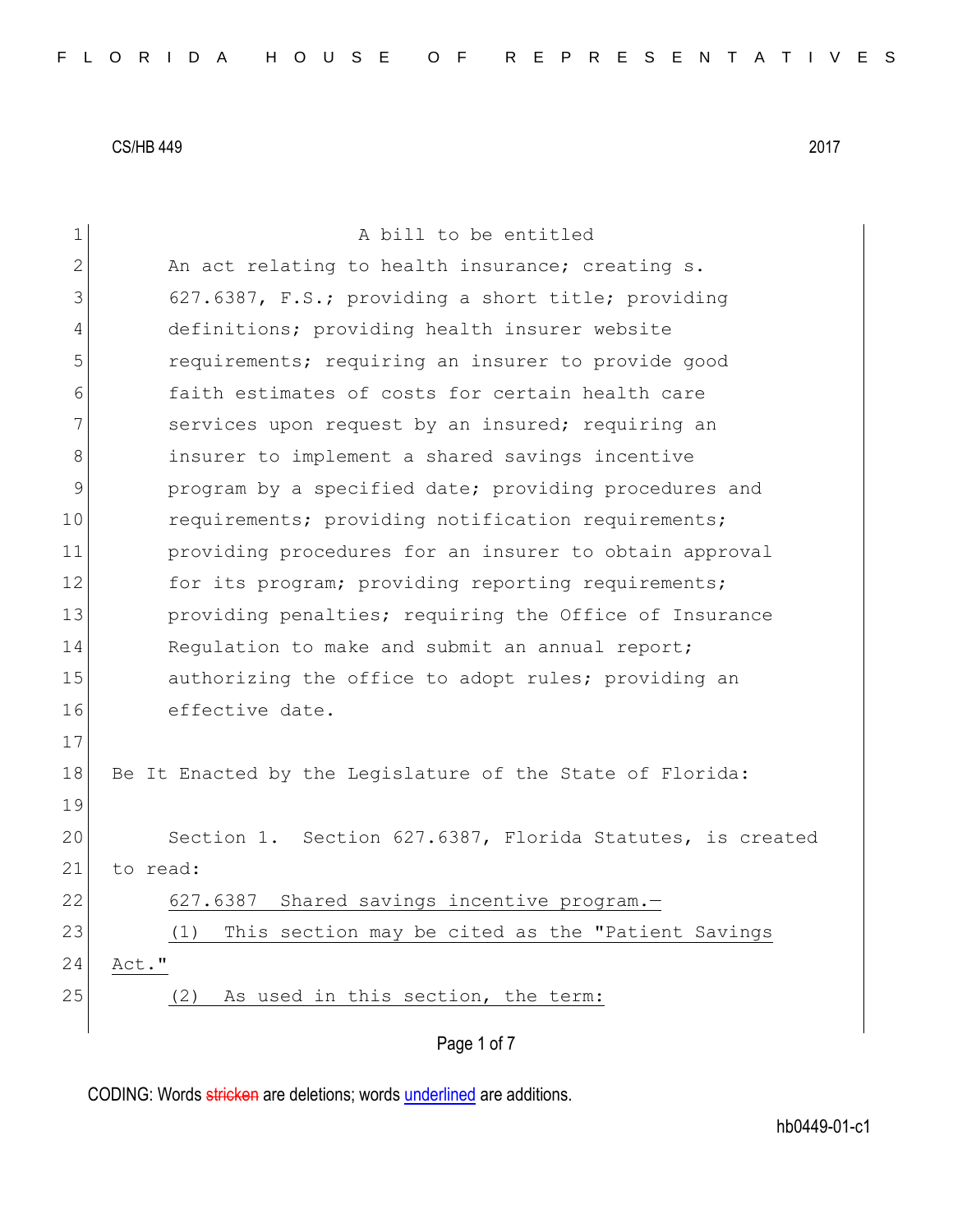26 (a) "Average price" means the average amount paid to an 27 in-network health care provider for a shoppable health care 28 service within a 1-year period or as determined by another 29 method approved by the office. 30 (b) "Contracted amount" means the amount agreed to be paid 31 by the health insurer pursuant to a policy, contract, or 32 certificate of insurance to a health care provider for shoppable 33 health care services covered by the policy, contract, or 34 certificate of insurance, including any facility fees charged by 35 the provider. 36 (c) "Health care provider" means a hospital, ambulatory 37 surgical center, and other medical facility licensed under 38 chapter 395; a home health agency licensed under chapter 400; a 39 physician licensed under chapter 458; a physician assistant 40 licensed under chapter 458 or chapter 459; an osteopathic 41 physician licensed under chapter 459; a chiropractic physician 42 licensed under chapter 460; a podiatric physician licensed under 43 chapter 461; a naturopath licensed under chapter 462; a dentist 44 licensed under chapter 466; nurses licensed under part I of 45 chapter 464; a midwife licensed under chapter 467; an 46 occupational therapist licensed under chapter 468; radiological 47 personnel certified under chapter 468; a clinical laboratory 48 licensed under chapter 483; a physical therapist and a physical 49 therapist assistant licensed under chapter 486; a blood bank, 50 plasma center, industrial clinic, and renal dialysis facility;

### Page 2 of 7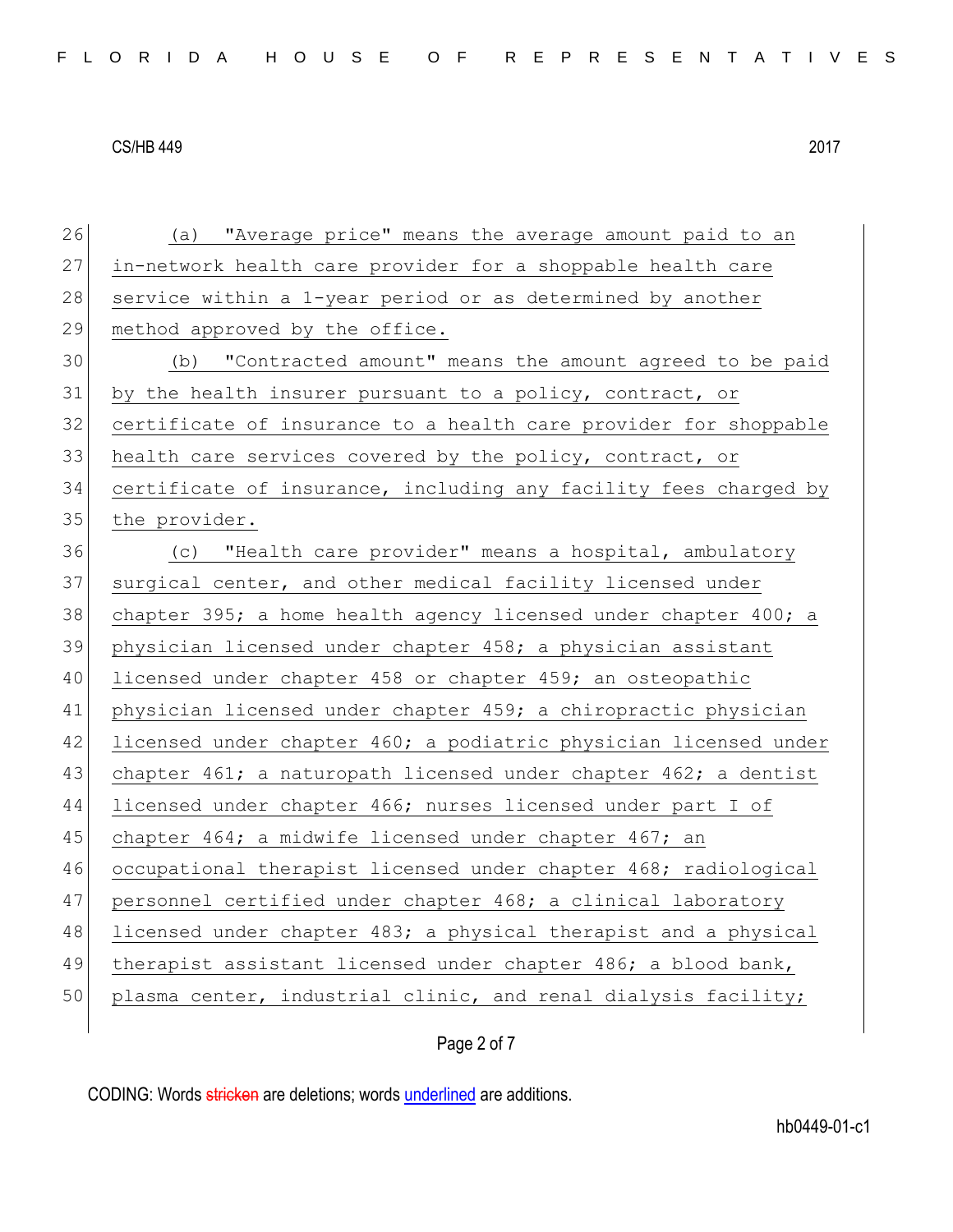| 51 | or a professional association, partnership, corporation, joint   |
|----|------------------------------------------------------------------|
| 52 | venture, or other association for professional activity by       |
| 53 | health care providers.                                           |
| 54 | "Health insurer" means an authorized insurer offering<br>(d)     |
| 55 | health insurance as defined in s. 624.603 or a health            |
| 56 | maintenance organization as defined in s. 641.19(12).            |
| 57 | "Shared savings incentive program" means a cash<br>(e)           |
| 58 | incentive program established by a health insurer pursuant to    |
| 59 | this section.                                                    |
| 60 | (f) "Shoppable health care service" means a nonemergency         |
| 61 | health care service for which an insured may receive a cash      |
| 62 | payment under a shared savings incentive program. Shoppable      |
| 63 | health care services include:                                    |
| 64 | Clinical laboratory services.<br>1.                              |
| 65 | Infusion therapy.<br>2.                                          |
| 66 | 3.<br>Inpatient and outpatient surgical procedures.              |
| 67 | Obstetrical and gynecological services.<br>4.                    |
|    |                                                                  |
| 68 | Outpatient nonsurgical diagnostic tests and procedures.<br>$5$ . |
| 69 | 6.<br>Physical and occupational therapy services.                |
| 70 | Radiology and imaging services.<br>7.                            |
| 71 | A health insurer's website must provide a method for<br>(3)      |
| 72 | an insured or prospective insured to request and obtain          |
| 73 | information on the contracted amount for a shoppable health care |
| 74 | service from a health care provider and to compare the average   |
| 75 | price among health care providers. The website must provide      |

Page 3 of 7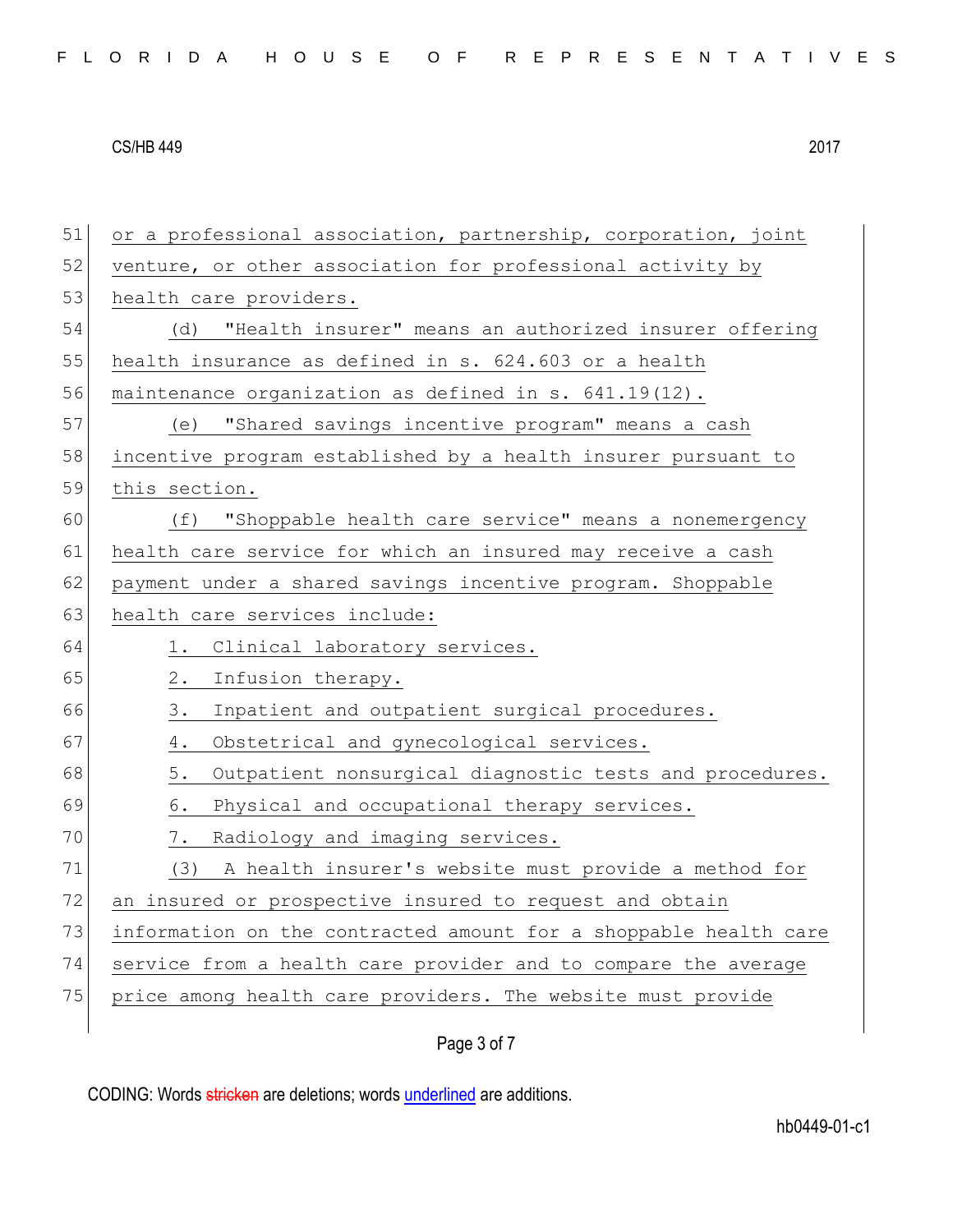| 76  | information relating to the quality of each shoppable health     |
|-----|------------------------------------------------------------------|
| 77  | care service from each health care provider, if available.       |
| 78  | (4) Upon the request of an insured, a health insurer must        |
| 79  | provide a good faith estimate of the contracted amount and the   |
| 80  | estimated amount of copayments, deductibles, and other cost-     |
| 81  | sharing responsibilities for health care services and procedures |
| 82  | within 2 working days after the request for both in-network and  |
| 83  | out-of-network providers. The health insurer must notify the     |
| 84  | insured that the estimate may differ from the actual amount the  |
| 85  | insured will be responsible to pay due to unforeseen             |
| 86  | circumstances that arise out of the proposed nonemergency        |
| 87  | service or procedure.                                            |
| 88  | (5) For the plan year beginning January 1, 2018, and for         |
| 89  | each plan year thereafter, a health insurer must implement a     |
| 90  | shared savings incentive program to provide a cash payment to an |
| 91  | insured when the insured obtains a shoppable health care service |
| 92  | at a price that is less than the average price for that service. |
| 93  | (a) The amount of the shared savings incentive program           |
| 94  | payment may be calculated as a percentage between the contracted |
| 95  | amount and the average price, or by an alternative method        |
| 96  | approved by the office.                                          |
| 97  | The amount of the cash payment to the insured must be<br>(b)     |
| 98  | at least 50 percent of the health insurer's saved costs for each |
| 99  | shoppable health care service paid to the health care provider   |
| 100 | as compared with the average price.                              |
|     |                                                                  |

# Page 4 of 7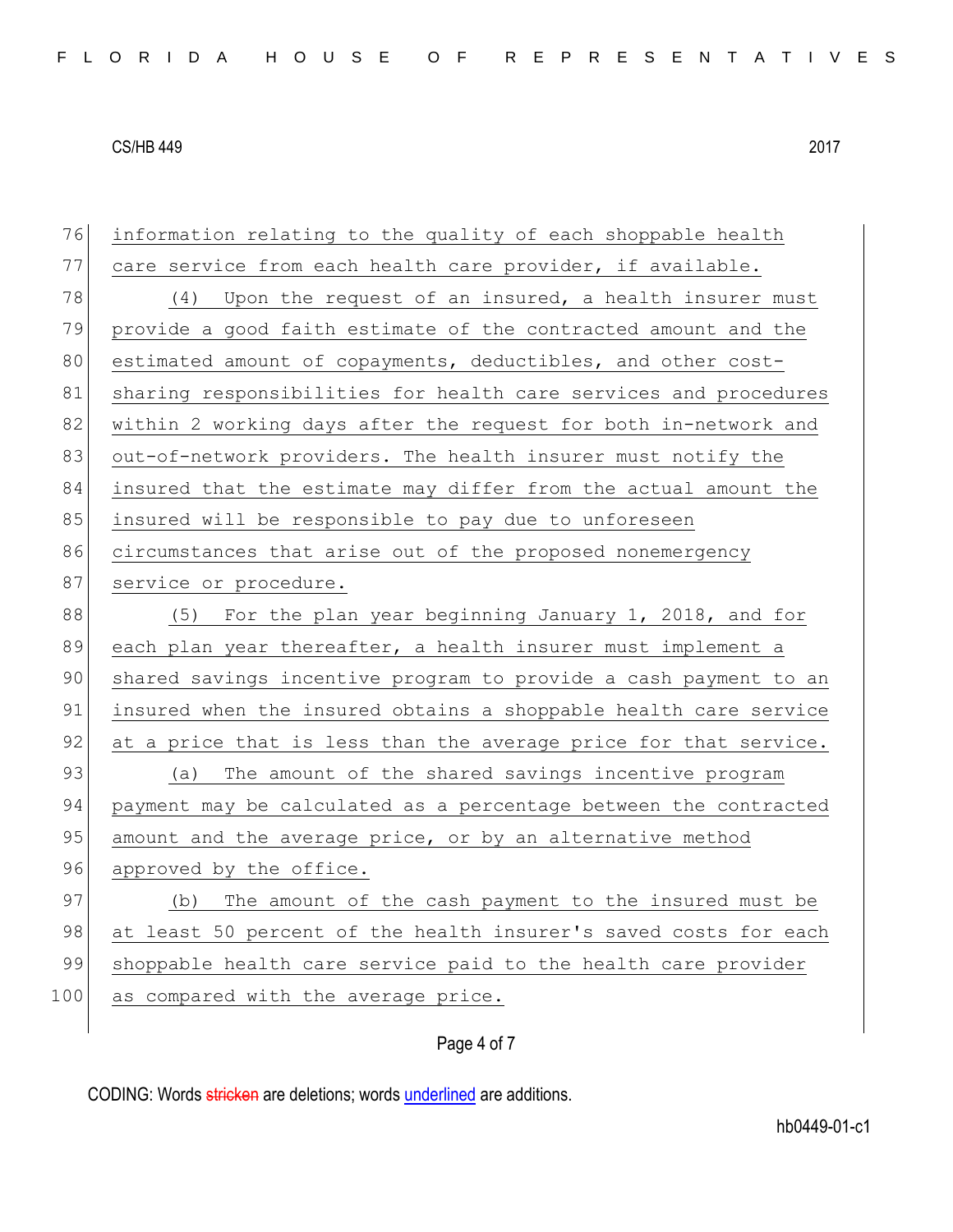| 101 | (c) If an insured elects to receive a shoppable health           |
|-----|------------------------------------------------------------------|
| 102 | care service from an out-of-network health care provider for a   |
| 103 | price that is less than the average price, the health insurer    |
| 104 | must treat such service as if it is provided by an in-network    |
| 105 | health care provider for purposes of calculating the shared      |
| 106 | savings incentive program payment.                               |
| 107 | (d) A health insurer is not required to provide a cash           |
| 108 | payment under the shared savings incentive program to an insured |
| 109 | when the health insurer's saved cost is less than \$50.          |
| 110 | (e) A cash payment made by a health insurer in accordance        |
| 111 | with this section is not an administrative expense for rate      |
| 112 | development or rate filing purposes.                             |
| 113 | The shared savings incentive program must be a<br>(6)            |
| 114 | component part of the policy, contract, or certificate of        |
| 115 | insurance provided by the health insurer. Annually and at the    |
| 116 | time of enrollment or renewal, a health insurer must notify each |
| 117 | insured of the shared savings incentive program.                 |
| 118 | A health insurer must file a description of the shared<br>(7)    |
| 119 | savings incentive program on a form prescribed by the office.    |
| 120 | The office must review the filing to determine if the program    |
| 121 | complies with the requirements of this section.                  |
| 122 | A health insurer must file an annual report with the<br>(8)      |
| 123 | office of its shared savings incentive program. The report must  |
| 124 | include:                                                         |
| 125 | The total number of cash payments made pursuant to<br>(a)        |
|     |                                                                  |
|     | Page 5 of 7                                                      |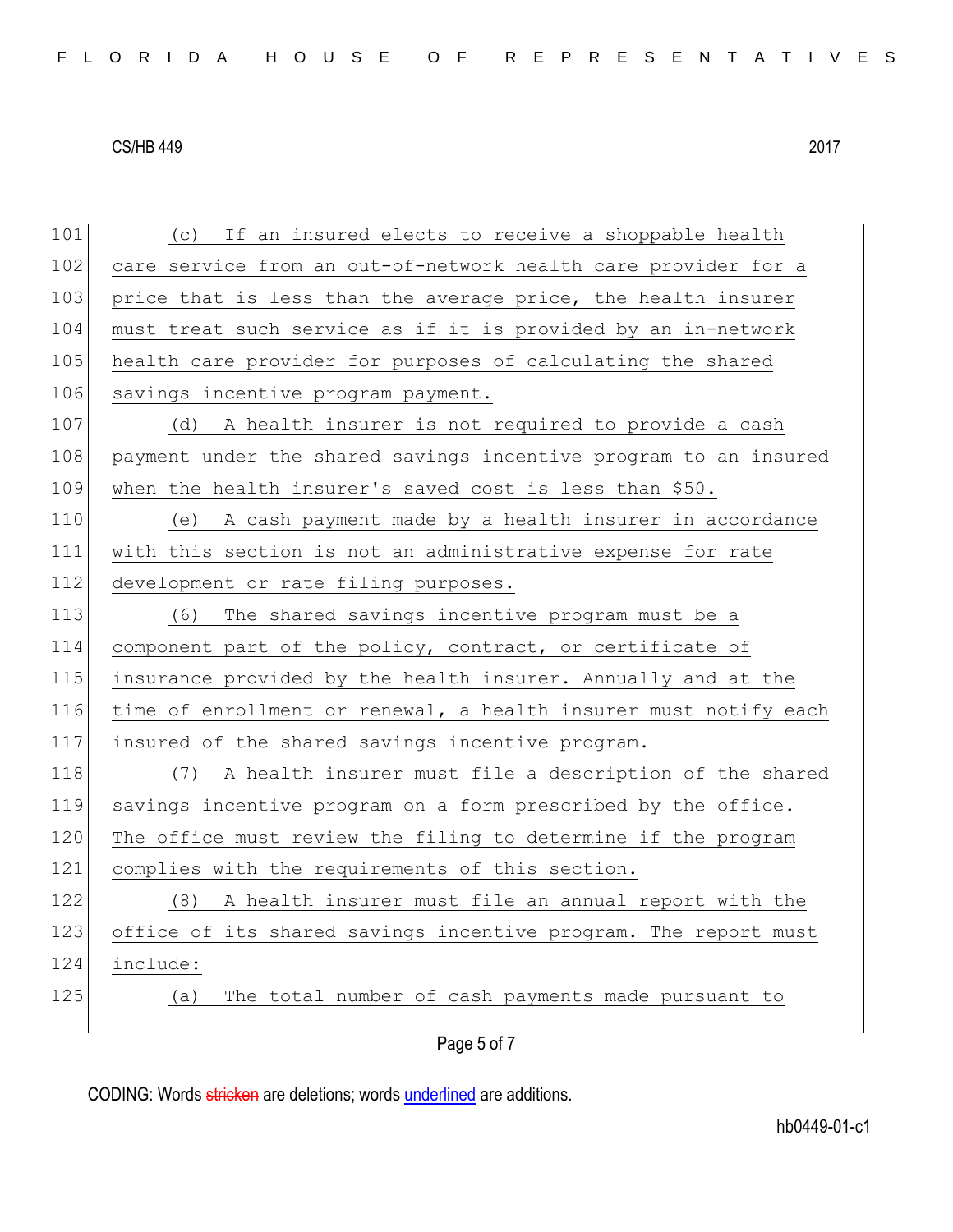| FLORIDA HOUSE OF REPRESENTATIVES |  |
|----------------------------------|--|
|----------------------------------|--|

| 126 | this section for the calendar year.                              |
|-----|------------------------------------------------------------------|
| 127 | (b) Each shoppable health care service, by category, for         |
| 128 | which a cash payment was made.                                   |
| 129 | The average amount of cash payments.<br>(C)                      |
| 130 | The total amount saved by the health insurer when<br>(d)         |
| 131 | compared with the average price for each shoppable health        |
| 132 | service category.                                                |
| 133 | The total number of insureds and the percentage of<br>(e)        |
| 134 | total insureds who participated.                                 |
| 135 | The office may impose an administrative penalty of<br>(9) (a)    |
| 136 | no more than \$5,000 per violation per day upon a health insurer |
| 137 | for failure to comply with this section. A fine imposed under    |
| 138 | this section may be in addition to other penalties or fines      |
|     |                                                                  |
| 139 | authorized by the insurance code.                                |
| 140 | If a health insurer fails to meet the filing<br>(b)              |
| 141 | requirements under this section and does not submit the filing   |
| 142 | within 30 days after the due date, the office may order the      |
| 143 | health insurer to discontinue issuing policies, contracts, or    |
| 144 | certificate of insurance until the filing requirements have been |
| 145 | fulfilled.                                                       |
| 146 | The office may revoke or suspend for at least 12<br>(C)          |
| 147 | months the health insurer's certificate of authority for failure |
| 148 | to comply with this section.                                     |
| 149 | The office must submit an annual report to the<br>(10)           |
| 150 | President of the Senate and the Speaker of the House of          |

Page 6 of 7